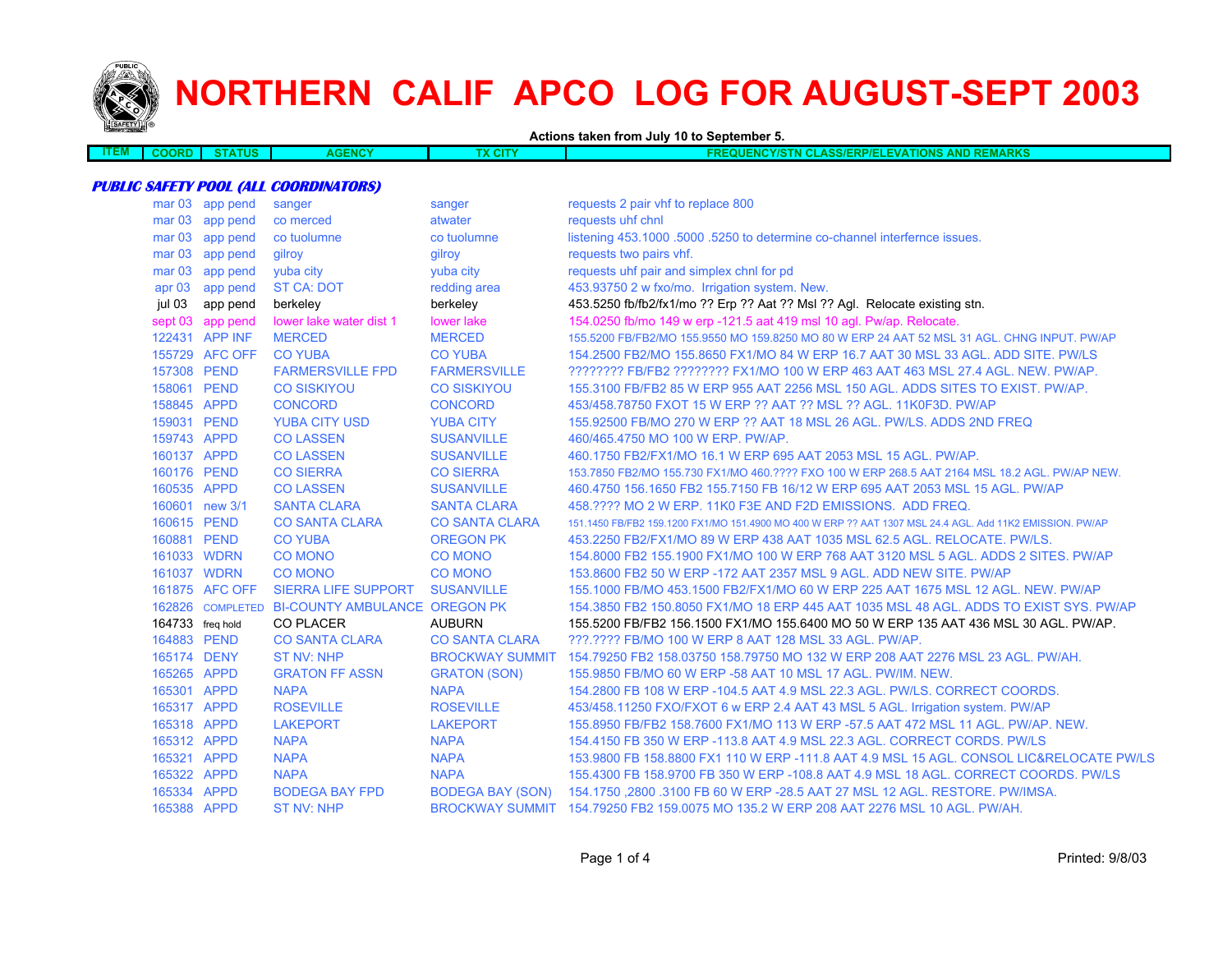| 165409 APPD |                    | CO CONTRA COSTA           | <b>PINOLE</b>           | 220/221 FB2/FX1/MO 15 CH 200 W ERP -24.6 AAT 19 MSL 20 AGL. QM/IMSA, NON-TRUNKED.                                             |
|-------------|--------------------|---------------------------|-------------------------|-------------------------------------------------------------------------------------------------------------------------------|
| 165410 APPD |                    | <b>CO CONTRA COSTA</b>    | <b>CO CONTRA COSTA</b>  | 220/221 FB2 15 CH 60 W ERP 585 AAT 786 MSL 43 AGL. QM/IMSA, NON-TRUNKED, (MULTIPLE SITES)                                     |
| 165411 APPD |                    | <b>CO CONTRA COSTA</b>    | <b>CO CONTRA COSTA</b>  | 220/221 FB2 15 CH 200 W ERP 133.5 AAT 221 MSL 10 AGL. QM/IMSA. NON-TRUNKED. (MULTIPLE SITES)                                  |
| 165558 APPD |                    | <b>NAPA</b>               | <b>NAPA</b>             | 485,48750 FX1 35 W ERP ?? AAT 6.1 MSL 5.8 AGL, PW/AP, ADD TO EXIST SYSTEM.                                                    |
| 165588 PEND |                    | <b>ST CA: DOT</b>         | <b>SACRAMENTO</b>       | 453/458.08750 .11250 MO 2 W ERP 11K2F1D. NEW. PW/AASHTO. MANY IRREGULARITIES.                                                 |
| 165608 APPD |                    | <b>CO CONTRA COSTA</b>    | <b>CO CONTRA COSTA</b>  | 220/221 FB2/FX1/MO 15 CH 60 W ERP 585 AAT 786 MSL 43 AGL, QM/IMSA, NON-TRUNKED.                                               |
| 165619 PEND |                    | ST CA: B&G                | <b>SACRAMENTO</b>       | 453,3000 FB2/MO 60 W ERP 49 AAT 8 MSL 46 AGL, PW/APCO.                                                                        |
| 165649 APPD |                    | <b>ST CA: DOT</b>         | <b>STOCKTON</b>         | 453.91250 FXO/FXOT 6 W ERP 2.0 AAT 3.7 MSL 7.0 AGL. PW/AASHTO.                                                                |
| 165708 APPD |                    | <b>MARINA</b>             | <b>MARINA</b>           | 453.93750 FXO 5.6 W ERP H ?? AAT 54 MSL 6.8 AGL. RX LINK 11K2, PW/AP                                                          |
| 165804 APPD |                    | <b>CO CONTRA COSTA</b>    | <b>CO CONTRA COSTA</b>  | 220/221 FB2/FX1/MO 15 CH 60 W ERP 585 AAT 786 MSL 43 AGL. QM/IMSA. NON-TRUNKED.                                               |
| 165903 WDRN |                    | <b>CO MARIPOSA</b>        | <b>CO MARIPOSA</b>      | ????.???? MO ?? ERP ?? AAT ?? MSL ?? AGL. MG/UTC. INCOMPLETE DATA.                                                            |
| 165917 APPD |                    | <b>CO CALAVERAS</b>       | <b>CO CALAVERAS</b>     | 155.5500 .7600 FB/FB2/MO 159.04500 FX1/MO 200 W ERP 166 AAT 1996 MSL 30 AGL. PW/AP                                            |
| 165917 PEND |                    | <b>CO CALAVERAS</b>       | <b>CO CALAVERAS</b>     | 155.5500 .7600 FB/FB2/MO ???.???? FX1/MO 200 W ERP 166 AAT 1996 MSL 30 AGL. PW/AP                                             |
| 165987 APPD |                    | DON PEDRO REC AREA        | MOCCASIN-LAGRANGE       | 151.4750 FB 159.2850 FX1 100 W ERP 75 AAT 293 MSL 12 AGL. HQ & ENTRY KIOSKS. ADD STNS. PW/IMSA                                |
| 165987 APPD |                    | DON PEDRO REC AREA        | <b>MOCCASIN</b>         | 155.0850 FB2 151.0550 5 W ERP 100 W ERP 393 AAT 293 MSL 12 AGL. ADD 2ND CHNL. PW/IMSA                                         |
| 166001 APPD |                    | CO INYO                   | CO INYO & VICINITY      | 151.0250 FB2/MO 156.0600 FX1/MO 155.4150 FX1 2.1 W ERP 1708 AAT 3238.9 MSL 17 AGL. MULTI SITES.                               |
| 166001 APPD |                    | CO INYO                   | CO INYO & VICINITY      | 453. 3375 .9500 .2500 .8125 FX2 458.3375 .9500 .2500 .8125 FX1 28.8 W ERP VARIOUS AAT MSL AGL. PW/AASHTO                      |
| 166059 APPD |                    | <b>SAN FRANCISCO</b>      | <b>SAN FRANCISCO</b>    | 155.3400 FB 100 W ERP 226 AAT 259.1 MSL 54.9 AGL. ADD STNS. PW/AP                                                             |
| 166061 APPD |                    | <b>NAPA</b>               | <b>NAPA</b>             | 155.4300 FB/FB2 110 W ERP -18.9 AAT 15 AGL. PW/AP. ADD NEW SITE TO EXIST.                                                     |
| 166063 APPD |                    | <b>NAPA</b>               | <b>NAPA</b>             | 153.9800 FB/FB2 110 W ERP -18.9 AAT 15 AGL. PW/AP. ADD NEW SITE TO EXIST.                                                     |
| 165987 APPD |                    | DON PEDRO REC AREA        |                         | MOCCASIN-LAGRANGE 151.4750 FB 159.2850 FX1 100 W ERP 75 AAT 293 MSL 12 AGL. HQ & ENTRY KIOSKS. ADD STNS. PW/IMSA              |
| 165987 APPD |                    | DON PEDRO REC AREA        | <b>MOCCASIN</b>         | 155.0850 FB2 151.055 MO 5 W ERP 100 W ERP 393 AAT 293 MSL 12 AGL. ADD 2ND CHNL. PW/IMSA                                       |
| 166300 APPD |                    | PALM DRIVE HOSPITAL       | <b>SEBASTOPOL</b>       | 155.4300 .355 FB/MO 157.4500 FB 100 W ERP -25.5 AAT 32 MSL 23 AGL. PW/IMSA. RESTORE.                                          |
| 166460 APPD |                    | SAN FRANCISCO, CI/CO      | <b>SAN FRANCISCO</b>    | 155.3400 FB 100 W ERP -41.2 AAT 72 MSL 19.1 AGL. ADD STNS. PW/AP                                                              |
| 166748 APPD |                    | CO MONO                   | CO MONO                 | 153.8600 .9200 154.0250 FB2/MO 30 W ERP 927 AAT 3039 MSL 40 AGL, PW/AP, RESTORE.                                              |
| 166753 APPD |                    | CO MONO                   | CO MONO                 | 153.8600 154,8000 FB2/MO 75 W ERP 392.9 AAT 3064 MSL 4 AGL. PW/AP. ADDS SITES TO EXIST.                                       |
| 166754 APPD |                    | <b>CO PLUMAS</b>          | <b>CO PLUMAS</b>        | 154.1900 155.0850 FB2/MO 155.30250 FB2T 150.78250 FX1T 28 W ERP 708.4 AAT 2229 MSL 9 AGL. MODS/ADDS PW/IMSA                   |
| 166762 APPD |                    | <b>CORCORAN</b>           | <b>CORCORAN</b>         | 453/458.16250 FB2/MO 60 W ERP 12 AAT 61 MSL 6 AGL. NEW TRANSIT. PW/AASHTO.                                                    |
| 167028 APPD |                    | CO CONTRA COSTA           | <b>LIVERMORE</b>        | 153.8300 .2050 .2650 .2800 .2950 .3850 MO 100 W ADDS 20K0F2D EMISSION. PW/AASHTO                                              |
| 167029 APPD |                    | CO CONTRA COSTA           | CONCORD                 | 151.0250 156.0450 MO 100 W ERP 0 AAT 0 MSL 0 AGL. 20K0F2D ONLY. PW/AASHTO                                                     |
| 167030 DENY |                    | CO CONTRA COSTA           | <b>VARIOUS</b>          | 151.0250 FX1T 153.8150 .8300 154.2050 .2800 .3850 FB/FBT 300 W ERP V AAT V MSL V AGL ALL EMISSIONS. PW/AASHTO                 |
| 167031 DENY |                    | CO CONTRA COSTA           | PLEASANT HILL           | 153.8150 FB 300 W ERP -104 AAT 37 MSL 31 AGL. ALL EMISSIONS. PW/AASHTO                                                        |
| 167031 DENY |                    | CO CONTRA COSTA           | <b>CROCKETT</b>         | 153.8150 .8300 154.2800 .3850 156.0450 FB 133 W ERP 213 AAT 273 MSL 36.6 AGL. ALL EMISSIONS. PW/AASHTO.                       |
| 167031 DENY |                    | CO CONTRA COSTA           | <b>RICHMOND</b>         | 153.8150 154.2800 .3850 156.0450 FB 86 AAT 113 MSL 19 AGL. ALL EMISSIONS. PW/AASHTO                                           |
| 167283 APPD |                    | <b>CO SANTA CLARA</b>     | <b>CO SANTA CLARA</b>   | 155.790 FB/FB2 10 W ERP -21 AAT 26.5 MSL 15.9 AGL. 8K3F1E. COURTS. PW/AP.                                                     |
| 167309 APPD |                    | <b>SAN MATEO</b>          | <b>SAN MATEO</b>        | 482.9875 FB2 287 W ERP ? AAT 221 MSL 9 AGL. MODS EXISTING. PW/AP.                                                             |
|             | 167372 new 9/2     | <b>DON PEDRO REC AREA</b> | <b>MOCCASIN</b>         | 155,0500 FB2/MO 159,0150 MO 35 W ERP 393.8 AAT 899 MSL 18 AGL, PW/IMSA.                                                       |
| 167376      | new <sub>9/2</sub> | <b>CO CONTRA COSTA</b>    | <b>PLEASANT HILL</b>    | 153.8150 FB 300 W ERP -104 AAT 37 MSL 31 AGL. ALL EMISSIONS. PW/AASHTO                                                        |
|             | 167376 new 9/2     | <b>CO CONTRA COSTA</b>    | <b>CROCKETT</b>         | 153.8150 .8300 154.2800 .3850 133 W ERP 213 AAT 273 MSL 36.6 AGL. ALL EMISSIONS. PW/AASHTO.                                   |
|             | 167376 new 9/2     | <b>CO CONTRA COSTA</b>    | <b>RICHMOND</b>         | 153.8150 154.2800 .3850 FB 86 AAT 113 MSL 19 AGL. ALL EMISSIONS. PW/AASHTO                                                    |
|             | 167378 new 9/2     | CO CONTRA COSTA           |                         | HIGHLAND PK (LIVERMORE) 151.1000 153.8150 154.3850 FB 9 W ERP 155.8200 300 W ERP 798 AAT 786 MSL 12 AGL. ALL EMSNS. PW/AASHTO |
| 167378      | new $9/2$          | CO CONTRA COSTA           | <b>BALD PK (ORINDA)</b> | 151.1000 153.8150 154.3850 FB 45 W ERP 155.8200 300 W ERP 485 AAT 583 MSL 32 AGL. ALL EMSNS. PW/AASHTO                        |
|             | 167378 new 9/2     | <b>CO CONTRA COSTA</b>    |                         | KRAGOR PK (CLAYTON) 151.1000 153.8150 154.3850 FB 45 W ERP 155.8200 300 W ERP 409 AAT 577 MSL 27 AGL. ALL EMSNS. PW/AASHTO    |